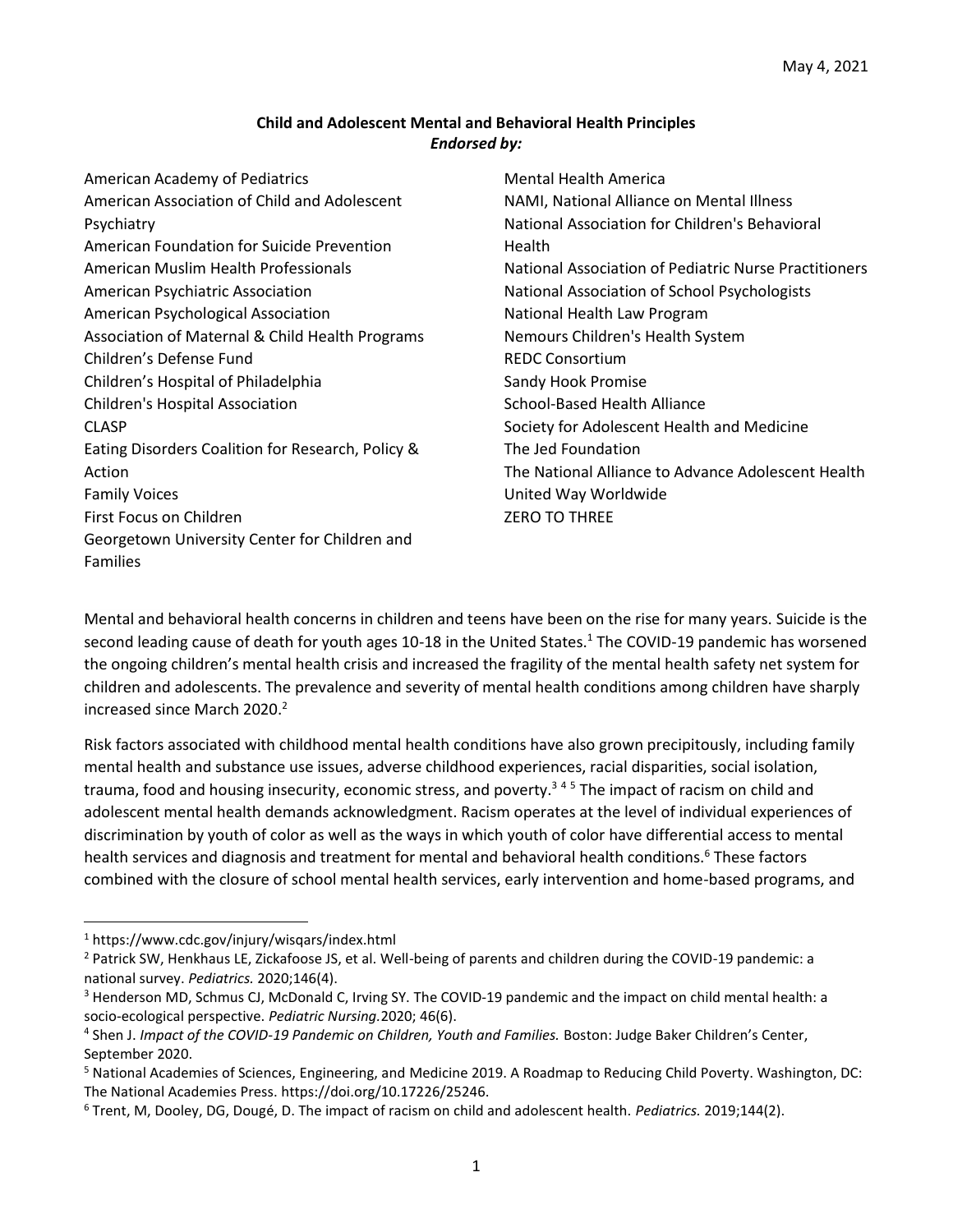the reduction in access to primary care as well as community-based outpatient and inpatient mental and behavioral health services is having a profound impact on children.

Now more than ever, families and children from infancy through adolescence need access to mental health screening, diagnostics, and a full array of evidence-based therapeutic services to appropriately address their mental and behavioral health needs. Prior to the pandemic, the Substance Abuse and Mental Health Services Administration (SAMHSA) reported that in 2019, 22.2% of adolescents had a severe mental health impairment. Further, SAMHSA reported the lifetime prevalence of any mental disorder among adolescents was 49.5%. Despite these alarming findings, only a small proportion of those in need received any mental health service in 2019: 16.7% in a specialty mental health inpatient or outpatient setting, 15.4% in an education setting, 3.7% in a general medical setting, 0.4% in a child welfare setting, and 0.2% in a juvenile justice setting.<sup>7</sup>

The human and economic toll of inadequately addressing childhood mental and behavioral health problems is significant. Untreated and undiagnosed mental and behavioral health disorders are associated with family dysfunction, school expulsion, poor school performance and disconnection from school, juvenile incarceration, substance use disorder, unemployment, and suicide.<sup>8</sup>

The child and adolescent mental and behavioral health crisis necessitates a coordinated approach from all federal agencies that addresses the opportunities and funds the essential programs outlined below. Interagency collaboration is essential to ensure that existing opportunities are leveraged, and funding-related gaps are identified and addressed. Collaboration across federal agencies is key to developing a comprehensive system of care across the continuum to address mental and behavioral health needs for infants, children, and adolescents.

Our organizations, representing a diverse array of perspectives, are dedicated to promoting the mental health and well-being of infants, children, adolescents, and young adults. In this document, we have identified nine concrete opportunities to improve and enhance mental health services for this population. As a coalition, we offer a set of specific and actionable opportunities that increase access to evidence-based prevention, early identification, and early intervention; expand mental health services in schools; integrate mental/behavioral health into pediatric primary care; strengthen the child and adolescent mental and behavioral health workforce; increase insurance coverage and payment; ensure mental health parity; extend access to telehealth; support children in crisis; and address the mental health needs of justice-involved youth.

Within each topic area, attention should be given to special populations, including youth of color and historically underserved youth, LGBTQ youth, children with chronic or complex conditions and disabilities, and youth involved in the juvenile justice and child welfare systems.

# **1. Prevention, Early Identification, and Early Intervention**

**Challenges:** Roughly half of lifetime cases of mental illness begin by age 14 and nearly three quarters by age 24, making early identification and intervention a key child and adolescent health issue. Although the onset

<sup>7</sup> https://www.samhsa.gov/sites/default/files/behavioral-health-workforce-report.pdf

<sup>8</sup> National Research Council and Institute of Medicine. *Preventing Mental, Emotional, and Behavioral Disorders Among Young People: Progress and Possibilities.* Committee on the Prevention of Mental Disorders and Substance Abuse Among Children, Youth, and Young Adults: Research Advances and Promising Interventions. Mary Ellen O'Connell, Thomas Boat, and Kenneth E. Warner, Editors. Board on Children, Youth, and Families, Division of Behavioral and Social Sciences and Education. Washington, DC: The National Academies Press; 2009.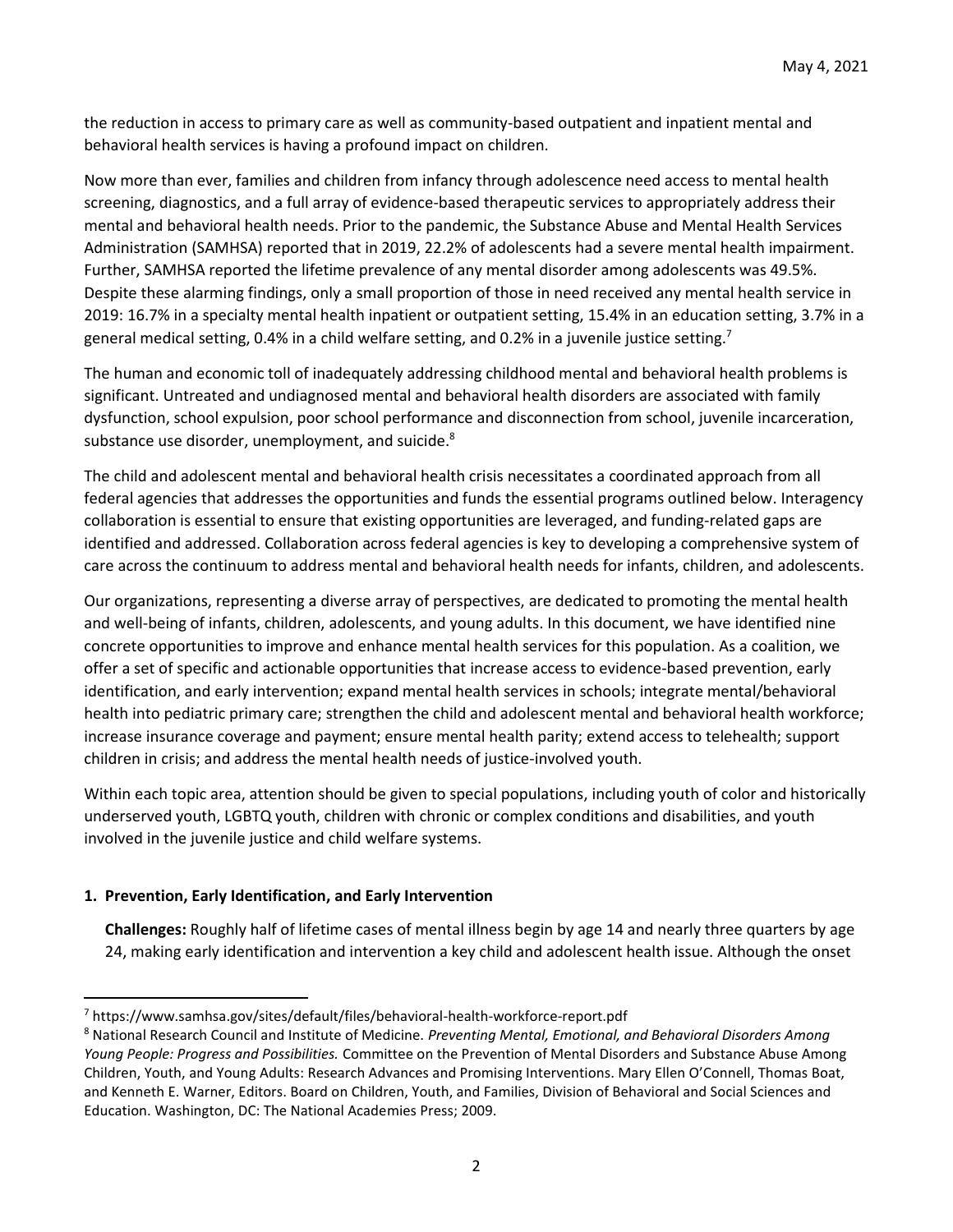of most mental disorders occurs during childhood, effective treatment is typically delayed despite the positive evidence of early intervention. This is due, in large part, to the fact that health care professionals, child care workers, and teachers often lack specialized knowledge and age-appropriate referral sources to identify and treat the early signs of mental and behavioral health conditions using evidence-based practices as well as the many barriers that exist to accessing services once a need has been identified. It is also due to underlying social and community factors, such as child poverty, racism, lack of health coverage, lack of safe, stable, and affordable housing, unemployment, and limited educational opportunities, many of which have been exacerbated by the COVID-19 pandemic, that make it difficult to obtain services.

## **Opportunities:**

- Expand training of health care providers, child care workers, home visitors, early intervention providers, teachers, school personnel, school behavioral health providers, first responders, and others to increase awareness and use of the most developmentally-appropriate, research-based screening and diagnostic tools for children of all ages, including tools to assess social determinants of health, to reliably identify mental health conditions and suicide risk at an early age, and link children in need with developmentallyappropriate services.
- Incentivize screening for behavioral health needs at well-child visits, the provision of parental supports, and other early intervention services necessary to address needs early.
- Support Medicaid's Early and Periodic Screening, Diagnosis, and Treatment provisions and protections for children to ensure early identification and medically necessary treatment for those with or at risk of mental and behavioral health conditions.
- Address the growing prevalence of anxiety and depression in children.
- Strengthen linkages with social services to address the intersecting needs of children and families.
- Address and mitigate underlying factors that can contribute to mental health problems in children, including poverty, racism, housing needs, and gaps in health insurance coverage.
- Remove barriers that prevent children and caregivers from receiving services together.
- Support implementation of successful demonstration models for the prevention of psychosis and create similar models to prevent and treat other forms of serious emotional disturbance.
- Increase culturally and linguistically appropriate public awareness, screening, and treatment for maternal depression, infant mental health disorders, and trauma and toxic stress in children of all ages as part of routine preventive and primary care.
- Encourage implementation of evidence-informed suicide prevention and mental health programs in schools and on college campuses.
- Fund programs aimed at developing, maintaining, or enhancing culturally and linguistically appropriate infant and early childhood mental health promotion, intervention, and treatment.

# **2. School-Based Mental Health**

**Challenges:** Across the nation, there is a shortage of mental health supports and professionals in schools. In fact, many students have no access to school counselors, psychologists, nurse practitioners, or social workers. Furthermore, 1 in 6 of school-aged children has a mental health diagnosis,<sup>9</sup> yet approximately 80% of this population did not receive care.<sup>10</sup> School-based mental health services represent an important mechanism to

<sup>9</sup> <https://www.aafp.org/news/health-of-the-public/20190318childmentalillness.html>

<sup>10</sup> <https://ajp.psychiatryonline.org/doi/full/10.1176/appi.ajp.159.9.1548>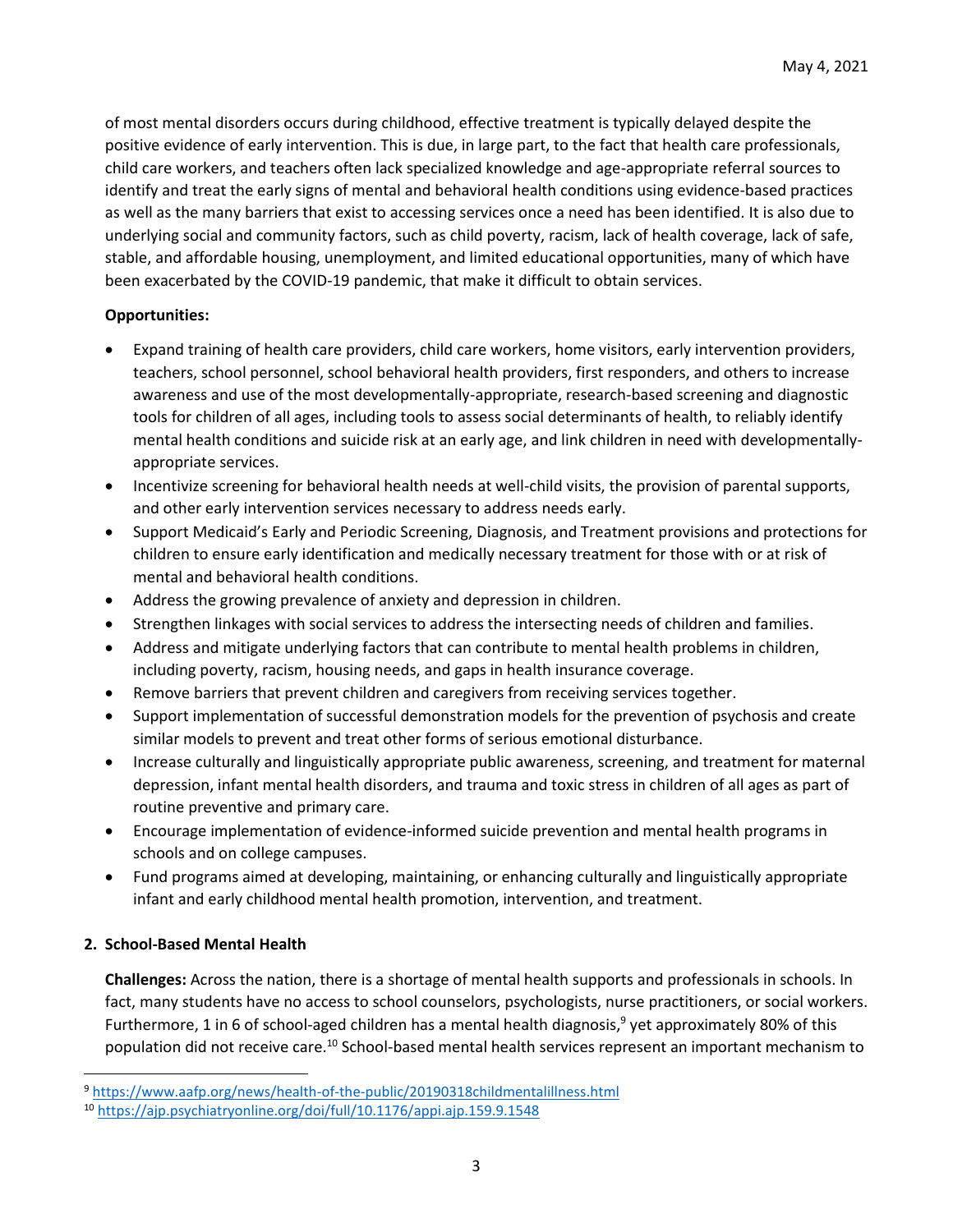ensure children and adolescents receive the health and mental health supports they need. In fact, youth are six times more likely to complete mental health treatment in schools than in other settings.<sup>11</sup> School-based mental health includes prevention, intervention, and treatment services provided in on-site clinics as well as efforts to strengthen the school climate and teachers/administrators' abilities to serve students with mental health concerns. When schools lack supportive mental health services, youth are more likely to receive punitive discipline, which can lead to an increase in pushouts and the school to prison pipeline.<sup>12</sup> Existing payment structures for school-based mental health services such as School-Based Health Centers limit the type of services many schools can offer including for culturally appropriate services.

## **Opportunities:**

- Increase resources available to schools, including colleges, for child, adolescent, and young adult mental health services. Increasing the availability of resources and access to mental and behavioral health providers in school settings meet children, adolescents, and young adults at a critical care access point.
- Build infrastructure for schools through national, state, and local resources to include on-site clinics and an array of in school services that are accessible to students, families, and communities during the day as well as during evening, weekend, and summer hours.
- Support financing for school-based health centers and other school mental health programs through a combination of federal and state funding, private grants, Medicaid, private health insurers, and direct payment. Services must be available to all, regardless of insurance coverage.
- Provide mechanisms through Medicaid for payment for school-based mental and behavioral health services, including providing additional CMS guidance to state Medicaid programs.
- Incentivize school mental health programs to build strong partnerships with School-Based Health Centers, Federally Qualified Health Centers (FQHCs), Behavioral Health Organizations (BHOs), and community-based mental health providers to ensure timely access to needed care.
- Provide incentives to ensure school-based health providers are adequately trained to recognize the mental and behavioral health needs of students and to offer culturally sensitive and responsive evidencebased services. In addition, incentives should be available to provide basic training for all school staff on indicators of mental and behavior health concerns and who to notify within schools to connect children to needed supports.

# **3. Integration of Mental and Behavioral Health into Pediatric Primary Care**

**Challenges:** Pediatric primary care is the setting where families regularly access care for their children and where identification, initial assessment, and care of medical, mental, and behavioral health conditions occur. Most integrated care efforts are funded through a patchwork of short-term public and private grants, limiting their reach and sustainability. Important research shows that the integration of mental health and primary care makes a difference for infants, children, and adolescents in terms of expanded access to mental health care, improved health and functional outcomes, increased satisfaction with care, cost savings, and improved coordination among primary and behavioral providers in clinics and school-based settings. Increasing support for primary care and subspecialist training in behavioral health and suicide risk and integrated, team-based care is needed to ensure that behavioral health services can be delivered in the pediatric primary care

<sup>11</sup>[https://www.clasp.org/sites/default/files/publications/2020/06/2020.06.15%20Unlocking%20Transformation%20and%20](https://www.clasp.org/sites/default/files/publications/2020/06/2020.06.15%20Unlocking%20Transformation%20and%20Healing%20-%20CBC.pdf) [Healing%20-%20CBC.pdf](https://www.clasp.org/sites/default/files/publications/2020/06/2020.06.15%20Unlocking%20Transformation%20and%20Healing%20-%20CBC.pdf)

<sup>12</sup> [https://www.aclu.org/sites/default/files/field\\_document/030419-acluschooldisciplinereport.pdf](https://www.aclu.org/sites/default/files/field_document/030419-acluschooldisciplinereport.pdf)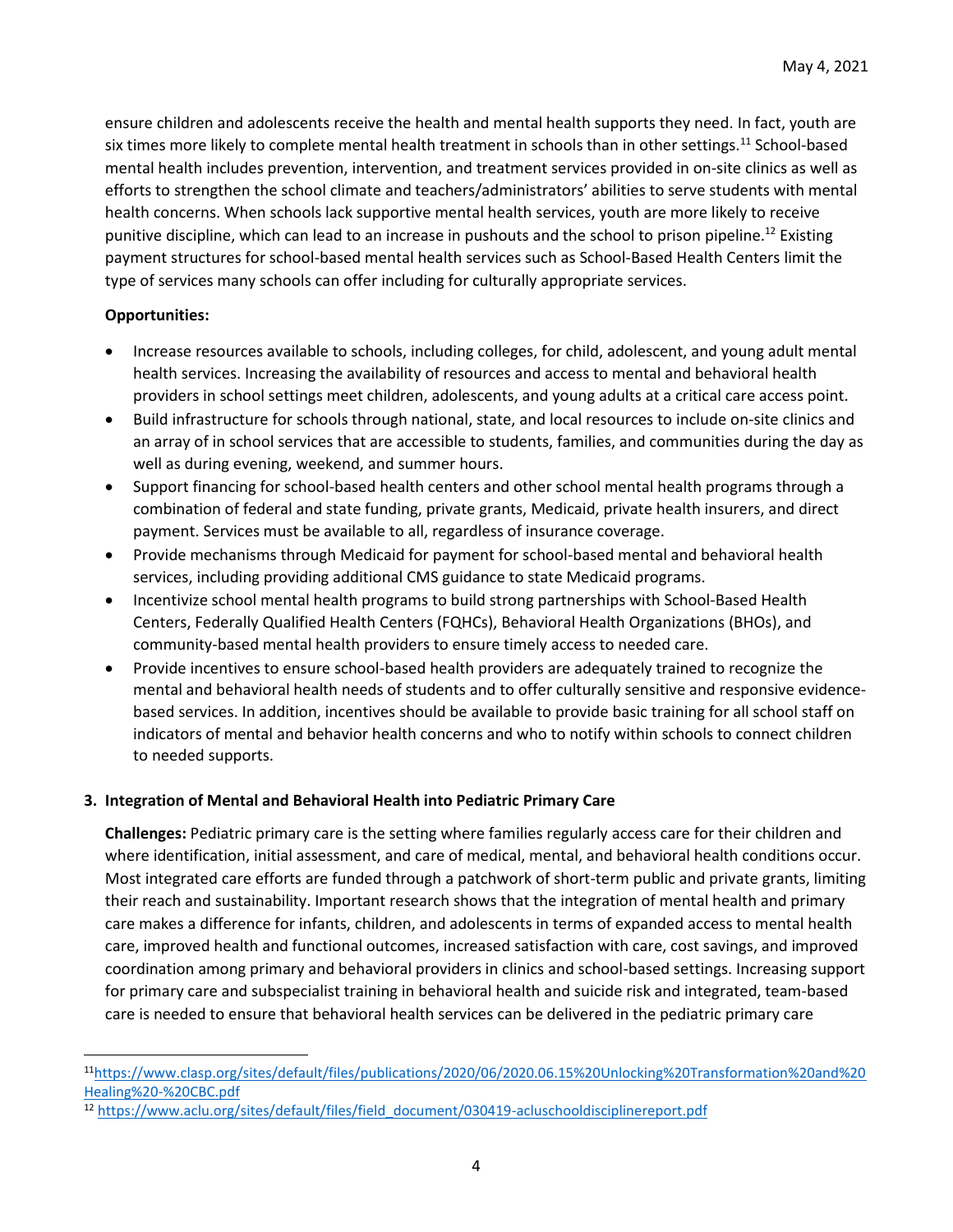setting. Ensuring linkages to primary care as part of routine and specialty mental health care is also critically important.

## **Opportunities:**

- Expand the Health Resources and Services Administration's (HRSA) Pediatric Mental Health Care Access Program nationwide. HRSA currently funds 21 state programs that increase access to mental health care for children. Federal investments to substantially expand child psychiatric telephone consultation programs could significantly increase the number of children receiving mental health services.
- Establish and promote behavioral health integration in the pediatric medical home, through training of primary care providers and behavioral health professionals, to ensure that prevention, early identification, and intervention can be delivered in the primary care setting.
- Foster the development of new, and support existing, sustainable models of co-location or integration of mental health providers in all pediatric primary care settings.

## **4. Child and Adolescent Mental and Behavioral Health Workforce**

**Challenges:** Across the United States, there is a dire shortage of practitioners specializing in mental and behavioral health to care for infants, children, adolescents, and young adults. Prior to the pandemic, in 2020, SAMHSA estimated that 4.5 million additional behavioral health practitioners are needed to address the needs of children with serious emotional disturbances and adults with serious mental illness, including an additional 49,000 child and adolescent psychiatrists. The gap between currently available child and adolescent providers and what is needed to provide evidence-based mental and behavioral health care for this population is stark. New incentives and opportunities are needed to quickly expand a diverse child and adolescent mental and behavioral health workforce. The shortage of providers with specialized training to treat mental health conditions in infants and toddlers is even more extreme. Today, 50% of children with mental health conditions receive no treatment at all. Expanding the child and adolescent mental and behavioral health workforce, as well as increasing cultural and linguistic competence, is critical for addressing the enormous unmet mental and behavioral health needs of infants, children, adolescents, and young adults.

- Develop a nationwide strategy with public and private partners to expand the supply, diversity, and distribution of the behavioral health workforce to address infant, child, adolescent, and young adult mental and behavioral health needs.
- Expand opportunities for practicing clinicians to increase competency and capacity in identifying and providing treatment for mental and behavioral health needs.
- Fund and implement the Pediatric Subspecialty Loan Repayment Program to address high student loan debt among child mental health professionals that serves as a barrier to expanding the behavioral health workforce.
- Expand loan repayment assistance programs for clinicians such as pediatric subspecialists, child psychiatrists, advanced practice nurses licensed or certified to provide pediatric behavioral health services, psychologists, social workers, and other behavioral health clinicians with expertise in child and adolescent health.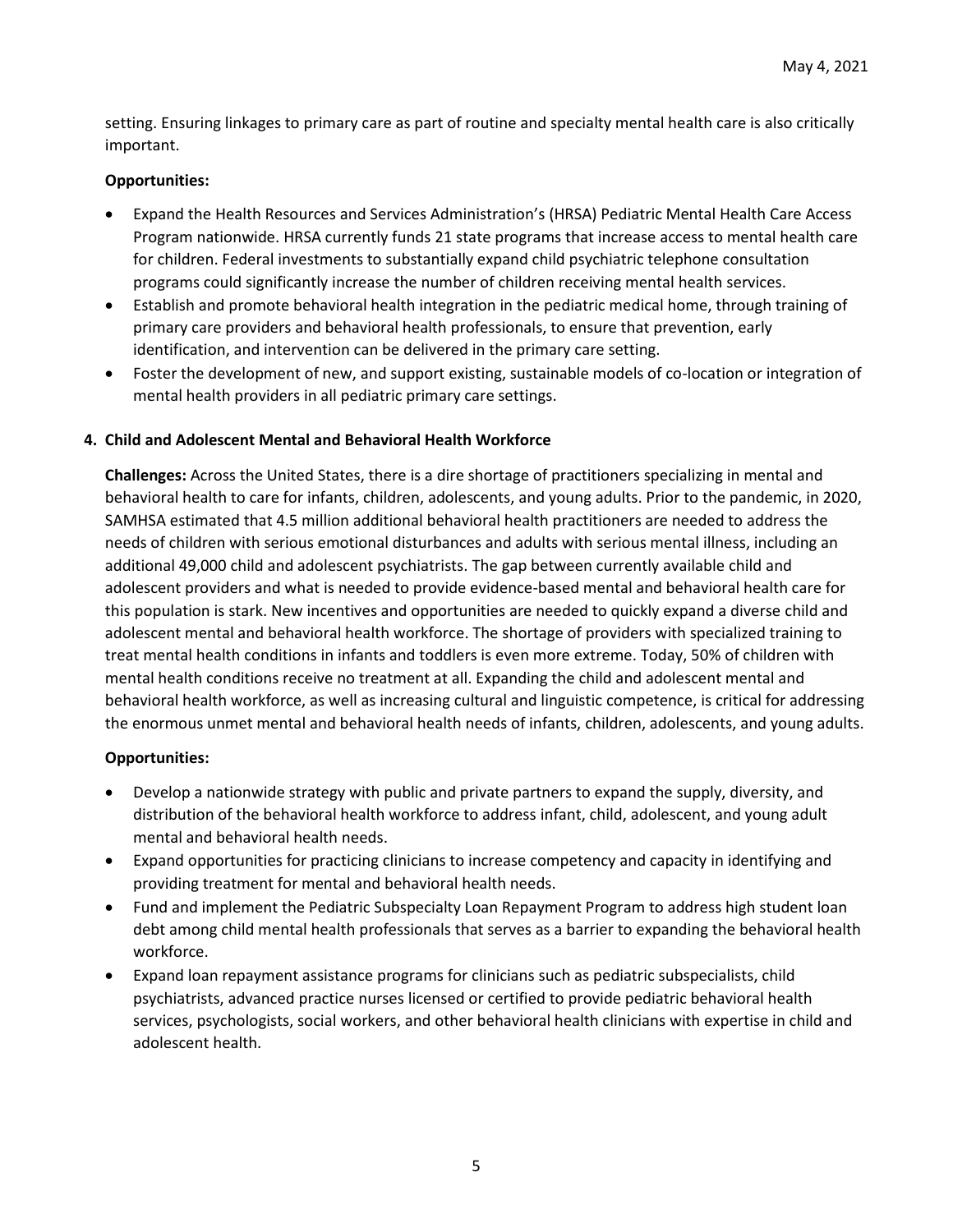- Expand workforce training programs like the HRSA Graduate Psychology Education Program, the Children's Hospitals Graduate Medical Education Program, and the Substance Abuse and the SAMHSA Minority Fellowship Program.
- Identify new and expanded opportunities for accelerated behavioral health training programs for pediatric residents, pediatricians, and pediatric nurse practitioners, including the Triple Board Program.
- Recognize peer supports and community health workers as integral behavioral health practitioners to increase the supply and address health disparities and barriers to access care.
- Support fellowship training and college programs to encourage diverse groups of students to pursue careers in behavioral health, and embed education about infant, child, and adolescent behavioral health into these programs.
- Support cultural and linguistic competency training for the mental and behavioral health and primary care workforce.

## **5. Insurance Coverage and Payment**

**Challenges:** Medicaid and CHIP, which now cover more than 37 million children, are vital sources of insurance coverage for mental health and substance use disorder services. These programs, along with private insurance expansions, have resulted in historic levels of coverage for infants, children, and adolescents. However, beginning in 2017, the child uninsurance rate began to climb, jumping to 5.7% in 2019.<sup>13</sup> Since this data was collected prior to the pandemic, the number of uninsured children is likely considerably higher in 2020, as families have lost their jobs and employer-sponsored insurance.

To better optimize access to mental and behavioral health care, participation by mental and behavioral health clinicians in both private and public insurance plans should be given heightened attention. Adequate payment rates for mental and behavioral health services should be a greater priority. The use of behavioral health carve-outs, lack of payment for emerging childhood mental health conditions and non-face-to-face aspects of children's mental health care, and restrictions on same day billing of medical and mental health services create additional barriers to children's access to mental health services. Even though private insurance, CHIP, and Medicaid managed care are subject to mental health parity requirements, access to timely and qualified mental and behavioral health providers is often limited because cost-sharing requirements are too high, access to out-of-network providers is prohibited, and essential mental and behavioral health services are often not covered (eg, family counseling).<sup>14</sup> Public and private payers should work to remove barriers to implementing therapeutic approaches that are evidence-based, evidenceinformed, or promising practices. Services must also be provided in a culturally and linguistically appropriate manner, including interpreters as needed for children and/or their parents/caregivers.

# **Opportunities:**

• Preserve and extend public and private insurance coverage for infants, children, adolescents, and young adults so that the historic coverage gains for children are regained and sustained. Ensure all plans have comprehensive, affordable coverage for mental health and substance use disorder services so that

<sup>13</sup> https://ccf.georgetown.edu/2020/10/08/childrens-uninsured-rate-rises-by-largest-annual-jump-in-more-than-a-decade-2/

<sup>14</sup> National Alliance on Mental Illness. *The Doctor is Out: Continuing Disparities in Access to Mental and Physical Health Care.*  Arlington, VA: NAMI; 2017. Available from: [https://www.nami.org/About-NAMI/Publications-Reports/Public-Policy-](https://www.nami.org/About-NAMI/Publications-Reports/Public-Policy-Reports/The-Doctor-is-Out/DoctorIsOut.pdf)[Reports/The-Doctor-is-Out/DoctorIsOut.pdf.](https://www.nami.org/About-NAMI/Publications-Reports/Public-Policy-Reports/The-Doctor-is-Out/DoctorIsOut.pdf)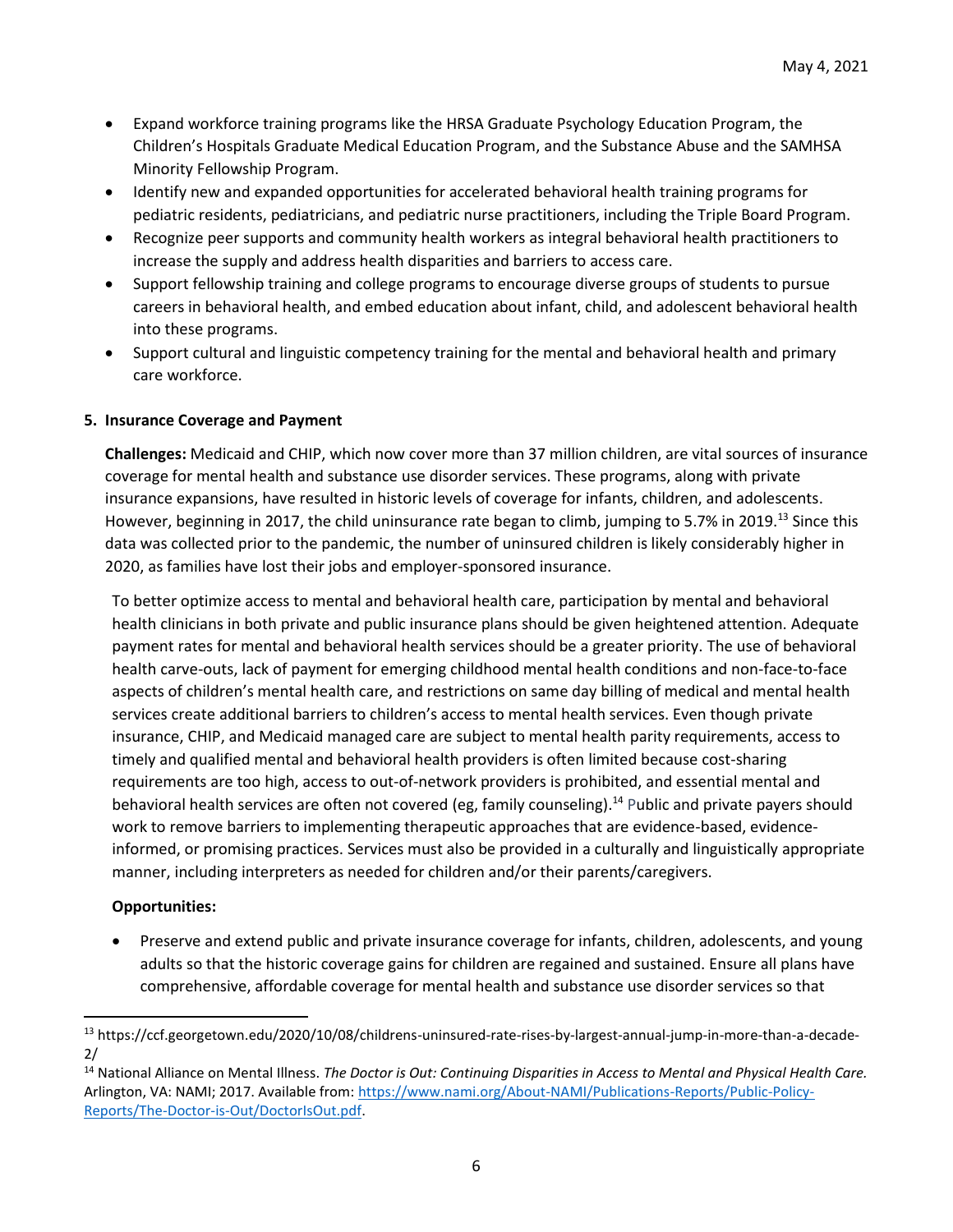infants, children, adolescents, and young adults can access the care that they need, including through a variety of home and community settings.

- Invest in payment models that support integrated, team-based care for children and families.
- Encourage private and public payers to allow same-day billing for medical and mental and behavioral health services; to recognize and adequately pay for codes pertaining to behavioral and developmental and postpartum screening and assessment (using validated instruments), behavioral health counseling, telehealth, family therapy, care management services, and consultation services; and to ensure sufficient support for team-based, interprofessional approaches to screening and preventive care, care management, and service coordination.
- Ensure payment to pediatric primary care providers for the provision of developmentally appropriate mental and behavioral health services, including prevention and care of children whose conditions have not risen to the level of a diagnosis.
- Ensure that all medically necessary mental and behavioral health services and interventions for infants, children, adolescents, and young adults can be delivered in adequate quality and quantity, including access to out-of-network providers as needed.
- Commission a national study of private and public insurance participation by child and adolescent mental and behavioral health specialists, including infant and early childhood mental health specialists. Included in this study should be a set of recommended payment policies that would be necessary to ensure the participation of child and adolescent psychiatrists, psychologists, social workers, certified substance use counselors, and other behavioral health professionals in private and public insurance networks.
- Increase support to schools, school districts, and education agencies to implement strategies to access and utilize payment to support provision of school-based mental and behavioral health services to children and adolescents, including performance incentives to managed care health plans for collaborating with schools and school-based health providers.
- Ensure any payment reform efforts fully integrate mental health needs of children and adolescents and acknowledge that cost savings should not be the primary goal for improving children's outcomes savings are longer-term in nature. Also, address real or perceived barriers to treatment, including sharing of information.

# **6. Mental Health Parity**

**Challenges:** Despite enactment of the Paul Wellstone and Pete Domenici Mental Health Parity and Addiction Equity Act (MHPAEA) and its subsequent expansions to Medicaid managed care, CHIP, and the insurance marketplaces, there has been a persistent need to improve oversight and compliance with the requirements of MHPAEA. In late 2020, Congress passed new legislation aimed at improving parity compliance by granting the Department of Labor new powers to audit health plans to determine whether they comply with MHPAEA, recommend changes the plan should make to gain compliance, and require plans to notify beneficiaries of their noncompliant status if corrections are not made. While these new measures are promising, many children and adolescents still face barriers in access to mental health and substance use disorder treatment due to insurance discrimination that singles out these services. In addition, consumer and provider awareness about mental health parity protections and remedies are not well understood.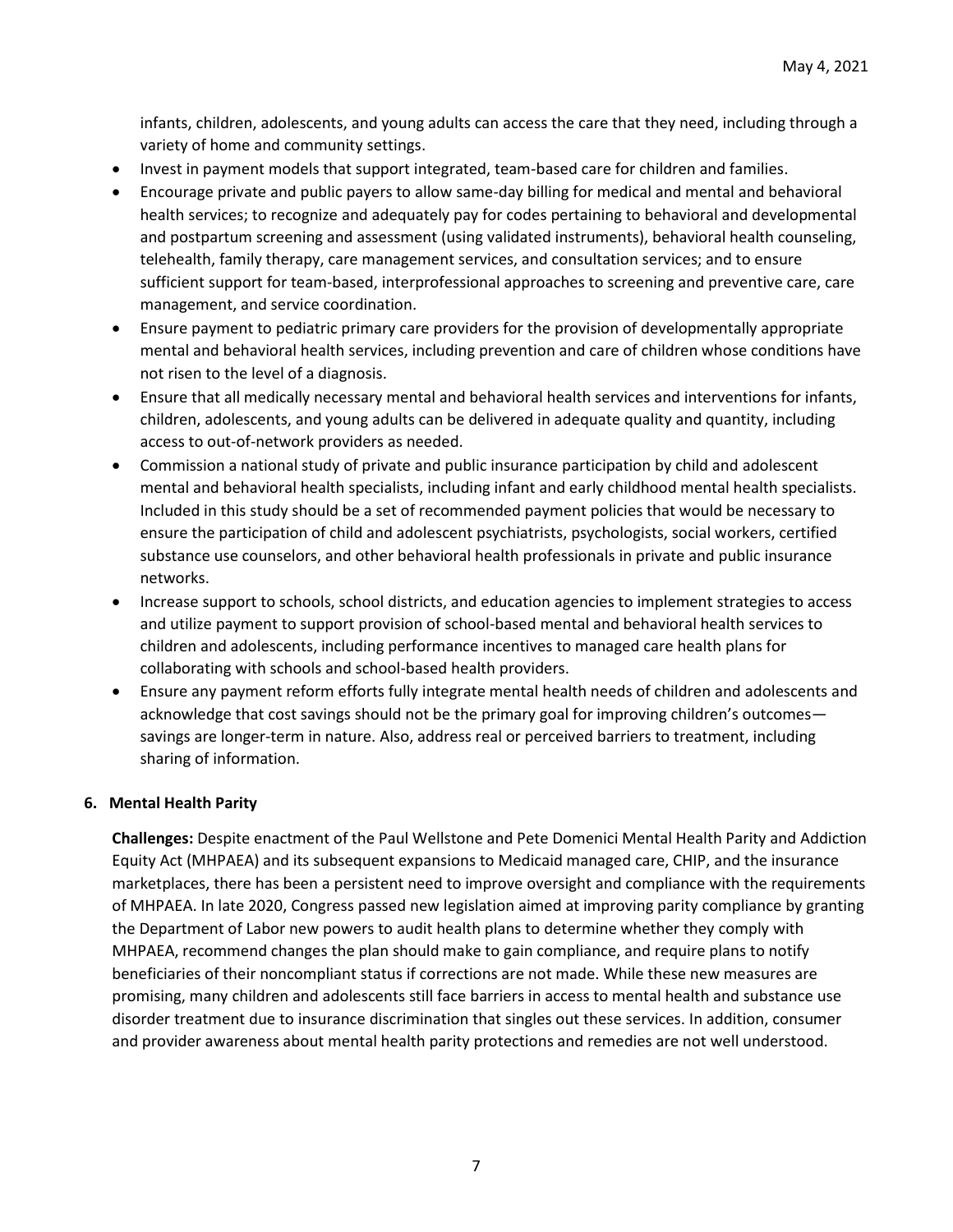## **Opportunities:**

- Maintain applicability of MHPAEA in the current public and private insurance markets, including individual and small group markets, and enact more robust enforcement requirements.
- Expand MHPAEA to children and adolescents enrolled in Medicaid fee-for-service arrangements and encourage more robust enforcement of the parity requirement in Medicaid MCOs and CHIP, eliminating the more restrictive limits and barriers that are placed on mental health and substance use disorder services as compared with medical and surgical services, including burdensome prior authorization requirements.
- Partner with state agencies, such as Attorneys General, insurance commissioners, and Medicaid agencies, to ensure compliance with existing MHPAEA protections for children and adolescents in the private *and* public insurance markets, including Medicaid and CHIP.

## **7. Telehealth**

**Challenges:** Changes in telehealth policy in Medicaid, the Children's Health Insurance Program, and commercial insurance in response to the COVID-19 pandemic greatly expanded access to and continuity of care for children and families across the country. These changes proved to be a critical lifeline for the rising numbers of children and adolescents struggling with mental and emotional problems,<sup>15</sup> offering an efficient way to support their mental health needs, especially those in rural, underserved, and low-income communities who continue to face the most barriers to care. The tremendous surge in telehealth utilization during these challenging times demonstrated as never before the significant promise continued access to telehealth offers for reducing barriers to care even beyond the current emergency. Moreover, emerging data is demonstrating that telehealth -- particularly telehealth for mental health and substance use care – can maintain and even improve the quality and comprehensiveness of patient care while expanding access to evidence-based care for children with mental and behavioral health needs. However, while quality telehealth care promises to increase access and mitigate barriers to care for patients, this must be done in support of and integrated with the medical home, not in place of it.

- Make certain that beyond the pandemic, telehealth, particularly for mental health and substance use treatment, continues to be part of a comprehensive set of care options available to provide the right care in the right place at the right time. Use of telehealth should be based on the health condition, preferences of the patients, families, and provider, resources available, integrated with the medical home, and available through both video-enabled and audio-only devices as appropriate and in accordance with patients' preferences and needs.
- Ensure that providers who deliver health care services through telehealth, as well as referring clinicians and participating facilities, should receive equitable payment for their services to increase the availability of health care services for all children and families. Providers should receive payment for services that are reasonable and necessary, safe and effective, medically appropriate, and provided in accordance with

<sup>&</sup>lt;sup>15</sup> The CDC recently reported dramatic increases in the numbers of children and adolescents seeking mental health treatment in emergency rooms: [https://www.cdc.gov/mmwr/volumes/69/wr/mm6945a3.htm;](https://www.cdc.gov/mmwr/volumes/69/wr/mm6945a3.htm) see also [https://childmind.org/our-impact/childrens-mental-health-report/2020-childrens-mental-health-report/.](https://childmind.org/our-impact/childrens-mental-health-report/2020-childrens-mental-health-report/)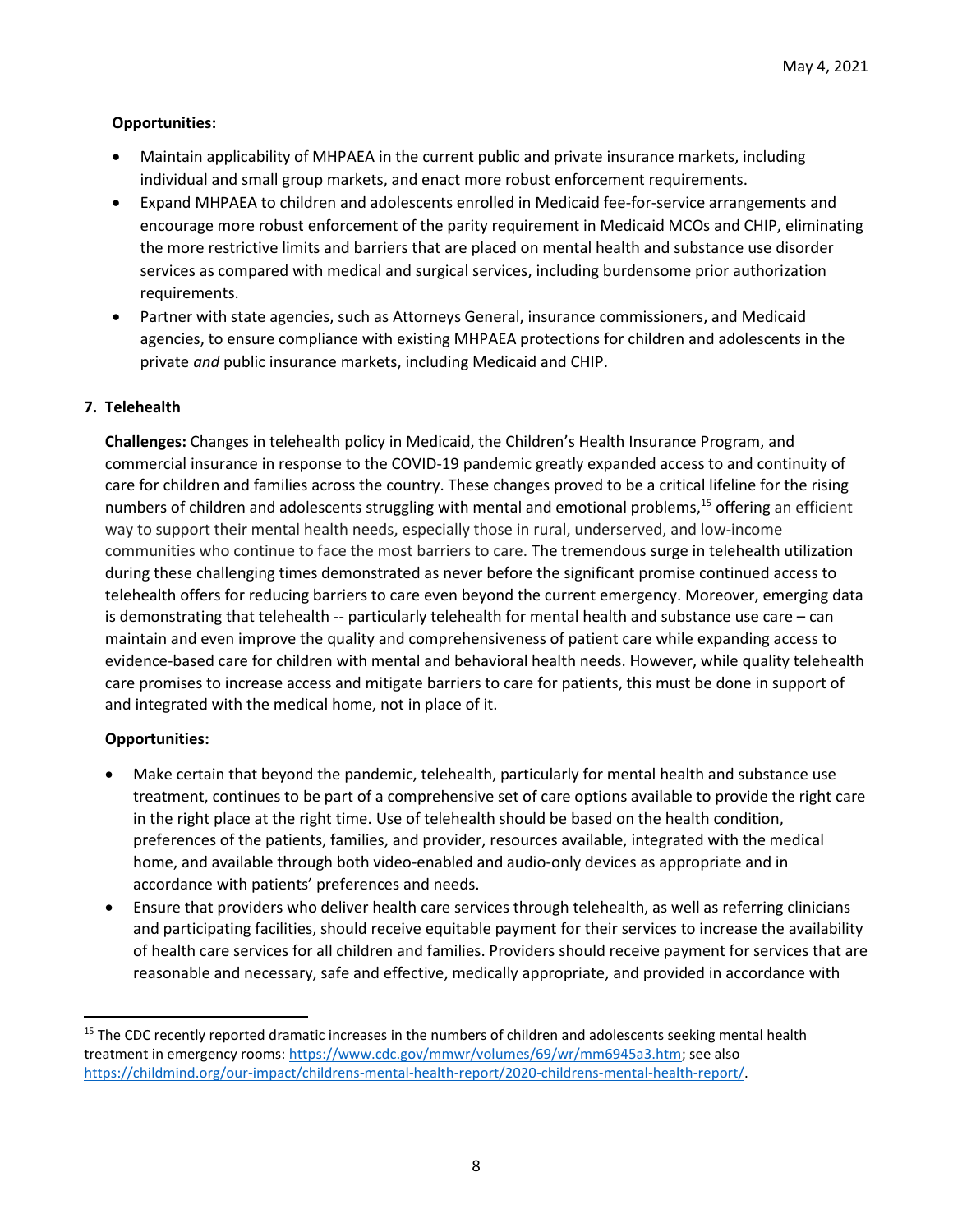accepted standards of medical or clinical practice; payment should not be determined by the technology used to deliver these services. Patients should have access to telehealth services regardless of their geographic location.

• Expand telehealth and teleconsultation mechanisms to expand access to mental and behavioral health services to child and adolescent populations, including through bidirectional training of providers to foster telehealth use and expanded internet connectivity. Broadband access will be critical to ensure equitable access to telehealth.

#### **8. Infants, Children, and Adolescents in Crisis**

**Challenges:** Providers are witnessing an alarming number of children and adolescents in behavioral health crisis, with emergency departments seeing increases in suicidal ideation and self-harm. From April to October 2020, hospitals across the U.S. saw a 24% increase in the proportion of mental health emergency department visits for children ages 5 to 11, and a 31% increase for children and adolescents ages 12 to 17.<sup>16</sup> Behavioral health clinicians have reported over the last several years that children and adolescents are increasingly "boarding" in emergency departments for days because they do not have sufficient supports and services.

The increasing need for behavioral health services due to the traumatic impacts of the pandemic on infants, children and adolescents has highlighted the existing gaps in access to services across the continuum of care, challenged in part by shortages of mental and behavioral health providers and alternatives to inpatient hospital care, such as intensive community-based supports and services, mobile crisis intervention, therapeutic foster care, and intensive case management services. These access challenges are a barrier to early intervention services that minimize or prevent the need for crisis care interventions and to other community alternatives for children who need more support. Hospitals have been able to stabilize children during a crisis situation; however, they have identified gaps in their ability to counsel patients, identify the best referral care option, or follow up with families to make sure they found necessary, ongoing care.

- Designate funding specifically intended to target the behavioral health needs of infants, children, and adolescents with flexibility to fund a range of activities across the continuum of care, including crisis care needs e.g., pediatric training for crisis response and initiatives to relieve the stress on emergency departments and inpatient units, including mobile crisis intervention, intensive community-based supports, and intensive case management services, and therapeutic foster care.
- Support access to step-down programs (e.g., partial hospitalization and intensive outpatient programs) that support infants, children, and adolescents that may be necessary following crisis stabilization before safely returning to their communities.
- Support effective implementation of the 9-8-8 universal telephone number as the national suicide prevention and mental health crisis hotline.
- Increase federal funding for the National Suicide Prevention Lifeline.
- Support federal legislation to enhance the promotion and accessibility of crisis response services, including current congressional efforts to enhance public education regarding crisis services and help-

<sup>&</sup>lt;sup>16</sup> Leeb RT, Bitsko RH, Radhakrishnan L, Martinez P, Njai R, Holland KM. Mental Health–Related Emergency Department Visits Among Children Aged <18 Years During the COVID-19 Pandemic — United States, January 1–October 17, 2020. MMWR Morb Mortal Wkly Rep 2020;69:1675–1680. Available at: <http://dx.doi.org/10.15585/mmwr.mm6945a3>